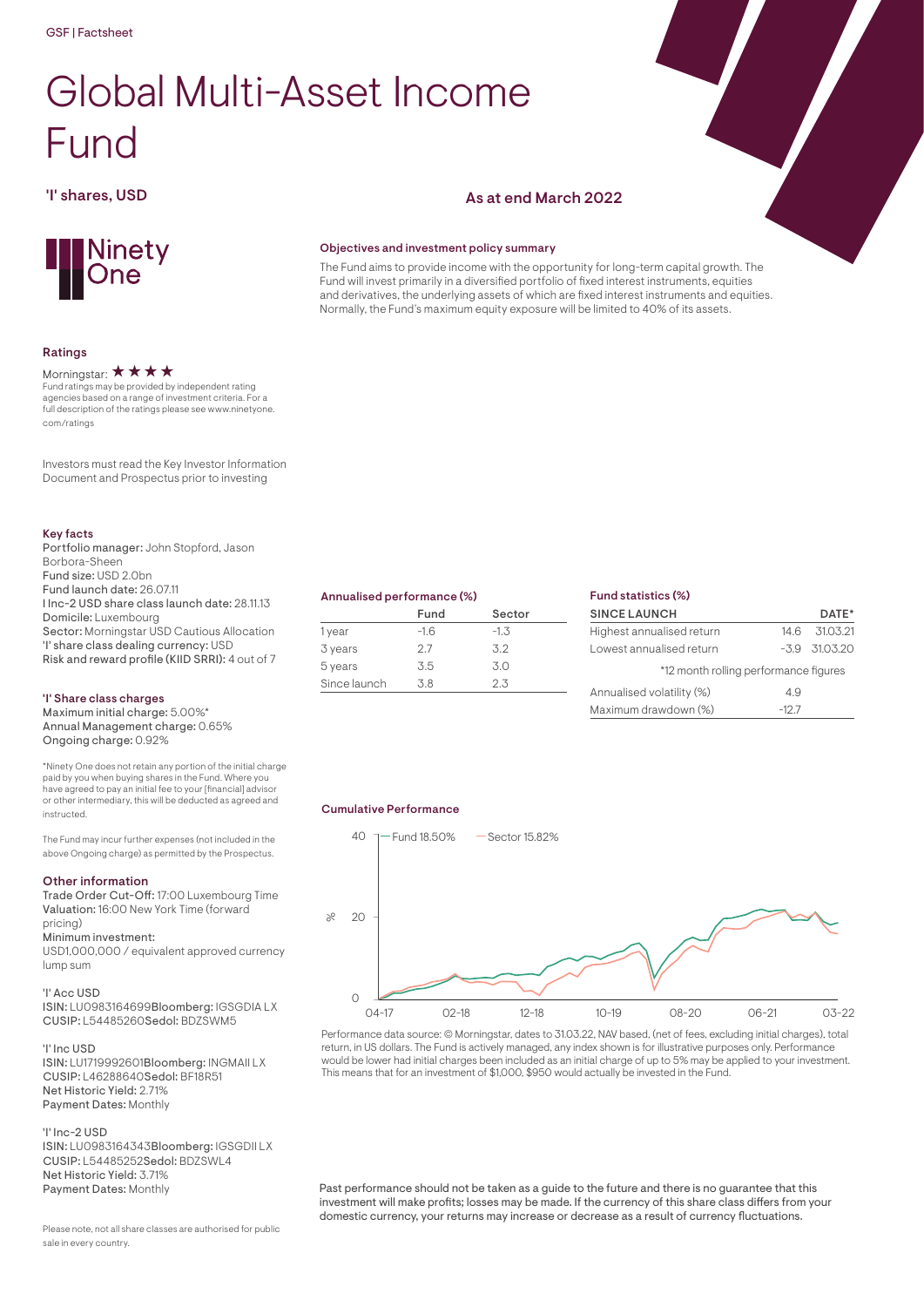#### Income distributions (cents per class unit)

| <b>Payment Date</b> | Total        |
|---------------------|--------------|
| 22 April 2022       | 0.06         |
| 23 March 2022       | 0.06         |
| 22 February 2022    | 0.07         |
| 14 January 2022     |              |
| 15 December 2021    | 0.07         |
| 15 November 2021    | 0.07         |
| 15 October 2021     | 0.07         |
| 15 September 2021   | 0.07         |
| 16 August 2021      | 0.07         |
| 15 July 2021        | 0.07         |
| 15 June 2021        | 0.07         |
| 14 May 2021         | <u> U.Uz</u> |

#### Asset allocation (%)



|   | Bond   | 70.0   |
|---|--------|--------|
|   | Equity | 27.4   |
| ш | Other  | 2.7    |
|   | Cash   | $-0.1$ |
|   |        |        |

#### Top bond holdings (%)

| United States Treasury Note 2 Aug 15 51         | 3.6  |
|-------------------------------------------------|------|
| New Zealand Local Government 3.5 Apr<br>1433    | 1.7  |
| Brazil Notas do Tesouro Nacional 10 Jan<br>0125 | 1.6  |
| Republic of South Africa 8 Jan 3130             | 1.6  |
| Mexican Bonos 8 Dec 07 23                       | 1.5  |
| Mexican Bonos 10 Dec 05 24                      | 1.5  |
| Republic of South Africa 10.5 Dec 2126          | 1.5  |
| Mexican Bonos 8 Sep 05 24                       | 1.4  |
| Brazil Notas Do Tesouro Nacional 10 Jan<br>0123 | 1.2  |
| Indonesia Treasury Bond 5.5 Apr 15 26           | 1.1  |
| Total                                           | 16.7 |
| Number of bond holdings:                        | 243  |
|                                                 |      |
| Top equity holdings (%)                         |      |
| Broadcom Inc                                    | 11   |
| <b>Fidelity National Financial</b>              | 0.9  |
| Johnson & Johnson                               | 0.9  |
| Diageo Plc                                      | 0.9  |
| Nestle SA                                       | 0.8  |
| The Procter & Gamble Co                         | 0.8  |
| Hannover Rueck SE                               | 0.8  |

AbbVie Inc 0.8 Rio Tinto Plc 0.7 Total 8.5

Number of equity holdings: 57

#### Geographic allocation (%)

| <b>United States</b>    | 28.6 |
|-------------------------|------|
| <b>Emerging Markets</b> | 24.7 |
| Europe ex UK            | 14.0 |
| Far East ex Japan       | 13.2 |
| United Kingdom          | 90   |
| Other                   | 8.3  |
| Cash and near cash      | 22   |
| Total                   |      |

#### Currency positions (%)

| US Dollar          | 100.8 |
|--------------------|-------|
| Canadian Dollar    | 0.3   |
| Australian Dollar  | 0.3   |
| Norwegian Krone    | 0.3   |
| New Zealand Dollar | Ω1    |
|                    |       |

#### Sector analysis (%)

|                                               | %NAV   |
|-----------------------------------------------|--------|
| Developed Market Sovereign                    | 28.8   |
| Equity                                        | 24.5   |
| Emerging Market Local<br><b>Currency Debt</b> | 19.6   |
| <b>Investment Grade Corporate</b>             | 14.2   |
| <b>High Yield Corporate</b>                   | 7.7    |
| Infrastructure                                | 1.2    |
| Property                                      | 1.1    |
| Swaps                                         | 1.1    |
| Emerging Market Hard<br><b>Currency Debt</b>  | 0.5    |
| Option                                        | 0.2    |
| FX                                            | $-1.3$ |
| Cash                                          | 2.4    |
| Total                                         | 100.0  |
| Net equity exposure after<br>hedging          | 17.7   |
| <b>Modified duration:</b>                     | 1.4    |

The portfolio may change significantly over a short period of time. This is not a buy or sell recommendation for any particular security. Figures may not always sum to 100 due to rounding.

The yield information has been calculated as at 31.03.22. Where FTSE data is shown, source: FTSE International Limited ("FTSE") © FTSE 2022. Please note a disclaimer applies to FTSE data and can be found at https://research.ftserussell.com/products/downloads/FTSE\_Wholly\_Owned\_Non-Partner.pdf. Where MSCI data is shown, source: MSCI. MSCI makes no express or implied warranties or representations and shall have no liability whatsoever with respect to any MSCI data contained herein. The MSCI data may not be further redistributed or used as a basis for other indices or any securities or financial products. This report is not approved, endorsed, reviewed or produced by MSCI. None of the MSCI data is intended to constitute investment advice or a recommendation to make (or refrain from making) any kind of investment decision and may not be relied on as such. All other information is from Ninety One at 31.03.22.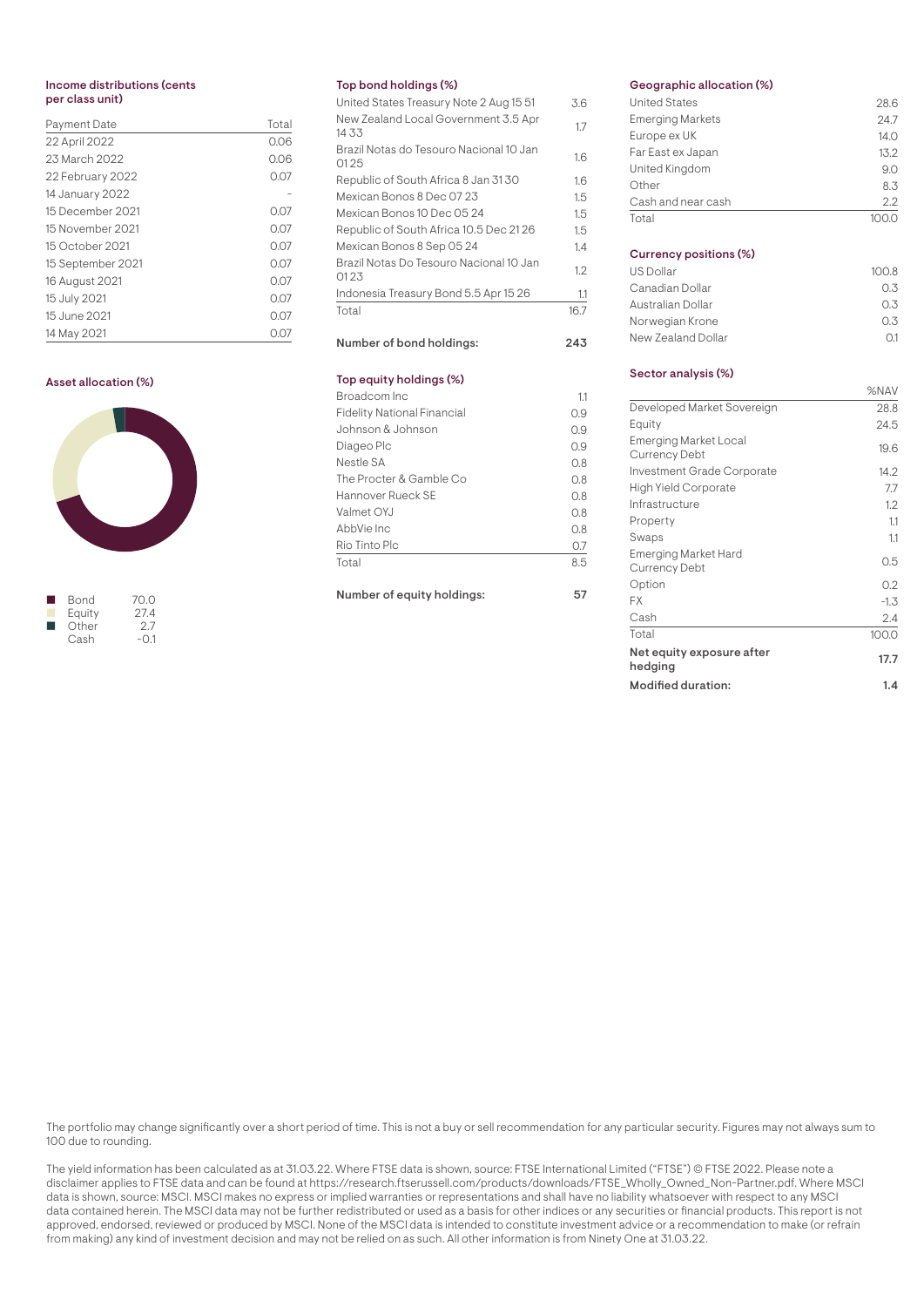#### General risks

The value of these investments, and any income generated from them, will be affected by changes in interest rates, general market conditions and other political, social and economic developments, as well as by specific matters relating to the assets in which they invest. Past performance does not predict future returns; losses may be made. Ongoing costs and charges will impact returns. The Fund's objectives will not necessarily be achieved and there is no guarantee that these investments will make profits; losses may be made. Environmental, social or governance related risk events or factors, if they occur, could cause a negative impact on the value of investments. This Fund may not be appropriate for investors who plan to withdraw their money within the short to medium term.

#### Specific fund risks

Charges from capital: For Inc-2 and Inc-3 shares classes, expenses are charged to the capital account rather than to income, so capital will be reduced. This could constrain future capital and income growth. Income may be taxable.

Commodity-related investment: Commodity prices can be extremely volatile and losses may be made.

Currency exchange: Changes in the relative values of different currencies may adversely affect the value of investments and any related income.

Default: There is a risk that the issuers of fixed income investments (e.g. bonds) may not be able to meet interest payments nor repay the money they have borrowed. The worse the credit quality of the issuer, the greater the risk of default and therefore investment loss. Derivatives: The use of derivatives may increase overall risk by magnifying the effect of both gains and losses leading to large changes in value and potentially large financial loss. A counterparty to a derivative transaction may fail to meet its obligations which may also lead to a financial loss.

Emerging and Frontier market (inc. China): These markets carry a higher risk of financial loss than more developed markets as they may have less developed legal, political, economic or other systems.

Equity investment: The value of equities (e.g. shares) and equity-related investments may vary according to company profits and future prospects as well as more general market factors. In the event of a company default (e.g. insolvency), the owners of their equity rank last in terms of any financial payment from that company.

Government securities exposure: The Fund may invest more than 35% of its assets in securities issued or guaranteed by a permitted sovereign entity, as defined in the definitions section of the Fund's prospectus.

Interest rate: The value of fixed income investments (e.g. bonds) tends to decrease when interest rates rise.

#### Important information

All data as at 31.03.22. The most up to date fund details (e.g. name, overview, key facts etc) are reflected as at the date of publication. Any changes effective after publication will appear in the next update. This is a marketing communication. It is not to be distributed to retail customers who are resident in countries where the Fund is not registered for sale or in any other circumstances where its distribution is not authorised or is unlawful. Please visit www. ninetyone.com/registrations to check registration by country.

A rating is not a recommendation to buy, sell or hold a fund.

For further information on our sustainability-related funds, please visit www.ninetyone.com

The Fund is a sub-fund of the Ninety One Global Strategy Fund, which is a UCITS authorised by the CSSF and organised as a Société d'Investissement à Capital Variable under the law of Luxembourg. Ninety One Luxembourg S.A. (registered in Luxembourg No. B 162485 and regulated by the Commission de Surveillance du Secteur Financier) is the Manager of the Fund. This communication is not an invitation to make an investment nor does it constitute an offer for sale. Any decision to invest in the shares of the Fund should be made only after reviewing the full offering documentation, including the Key Investor Information Documents (KIID) and Prospectus, which set out the fund specific risks.

Fund prices and English language copies of the Prospectus, annual and semi-annual Report & Accounts, Articles of Incorporation and local language copies of the KIID may be obtained from www.ninetyone.com. A summary of investor rights can be found in the Prospectus, and details of Ninety One's complaints handling procedures are available in English on www.ninetyone.com/complaints. Ninety One Luxembourg reserves the right to discontinue the marketing of its Funds in countries where they are registered.

In Switzerland, this information is available free of charge from the Swiss Representative and Paying Agent, RBC Investor Services Bank S.A., Eschsur-Alzette, Bliecherweg 7, CH-8027 Zurich, Switzerland. In Spain, the Ninety One Global Strategy Fund is registered with the Comisión Nacional de Mercados y Valores as a foreign collective investment scheme marketed in Spain, with the number 734.

In the US, this material may be distributed only to a person who is a "distributor," or who is not a "U.S. person," as defined by Regulation S under the U.S. Securities Act of 1933 (as amended). No shares may be offered or sold in the US to any US person. The fund has not been registered under the United States Investment Company Act of 1940, as amended, nor the United States Securities Act of 1933, as amended (1933 Act).

In Australia, this communication is provided for general information only to wholesale clients (as defined in the Corporations Act 2001).